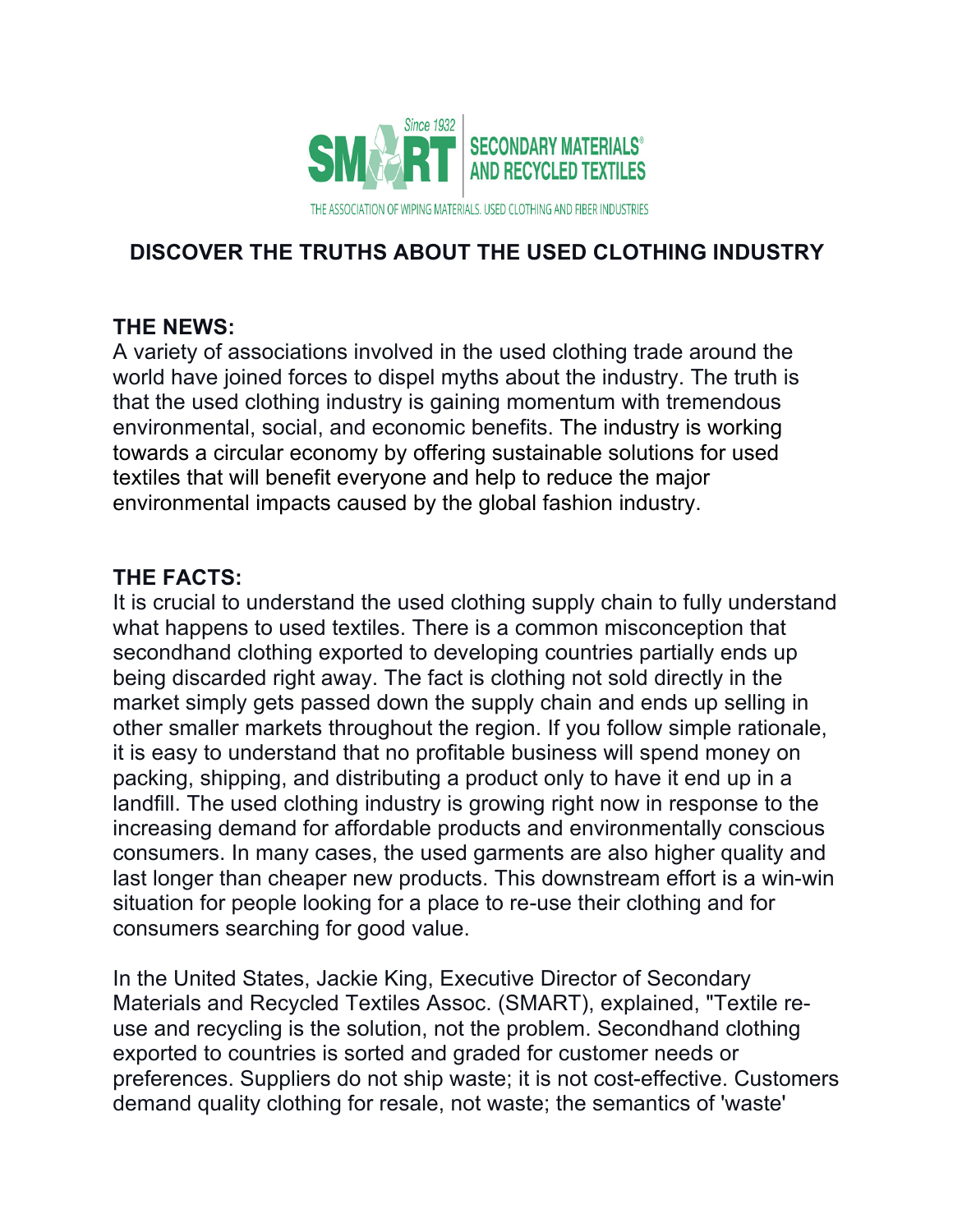really means what they couldn't sell. The reality is if clothing doesn't sell, it is often shipped to other worldwide markets for resale or recycling – not thrown away."

Similar sentiments are heard from Martin Böschen, President of the Textile Division of the Bureau of International Recycling (BIR). Böschen elaborates, "Due to high transport and import costs, it doesn't make sense for importers to import secondhand textiles which are not suitable for the local market. Discarding or recycling those textiles in the U.S. or Europe would be cheaper than sending them to Africa. Therefore, the hypothesis that a large fraction of the imported textiles goes directly to landfill is highly questionable."

In the European Commission, as part of the waste framework directive, a specific hierarchy is defined. It places 'preparing for re-use' above recycling. In other words, the EU already recognizes the importance of textile re-use from a global perspective. In fact, all EU member states are required to have installed a separate collection for used textile by 2025.



Source: https://ec.europa.eu/environment/topics/waste-andrecycling/waste-framework-directive\_en

## **THE PROOF:**

On March 5<sup>th</sup>, 2021, the Institute of Economic Affairs in Kenya released an extensive study on the used clothing industry and its contributions to the Kenyan economy. Kenya is an excellent example of the impact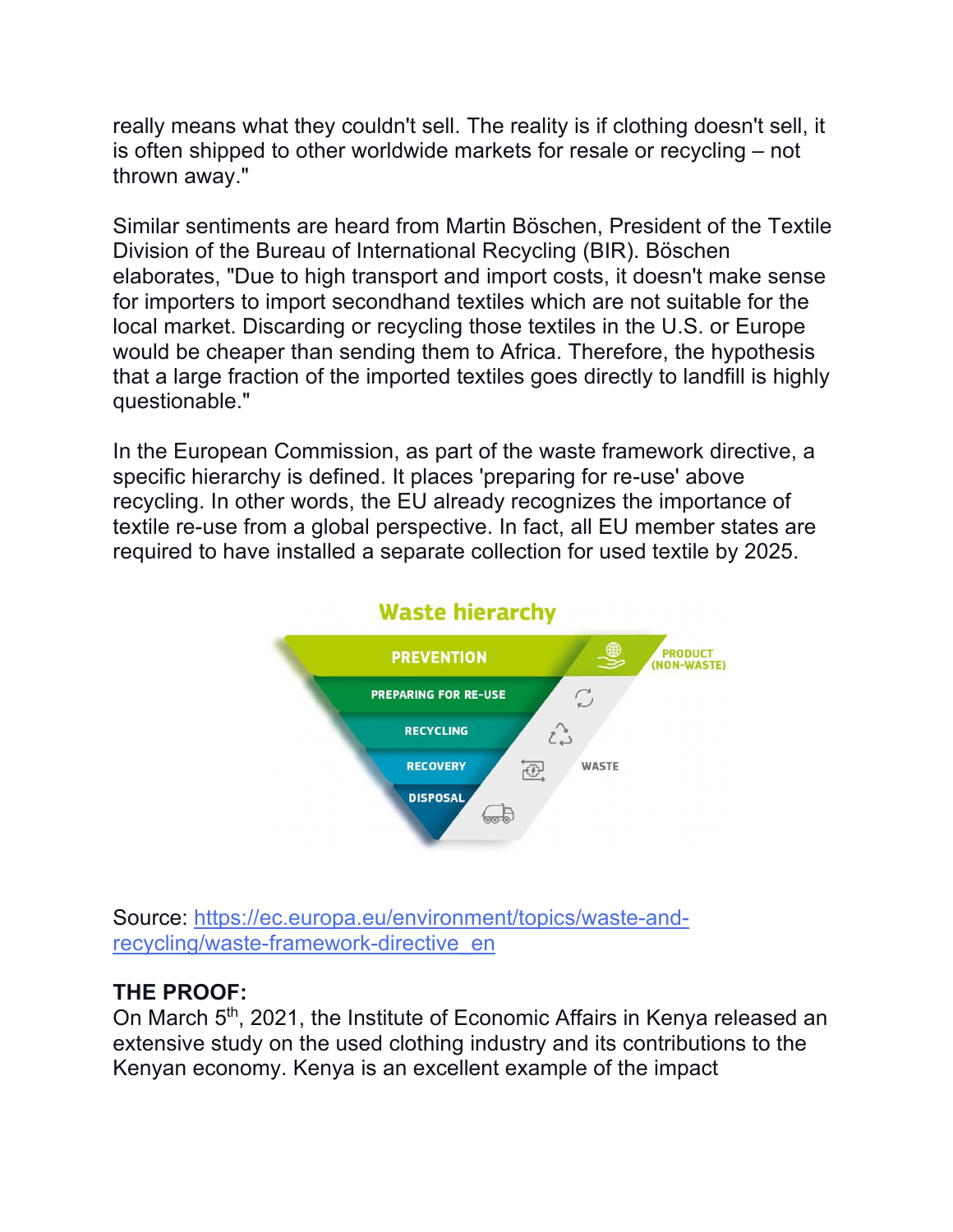secondhand clothes can have on the economy. Kenya is one of the largest importers of used clothing in Africa.

Key Research Findings:

- The used clothing textile industry is crucial to Kenya's economy as **two million people are directly employed**. In addition, thousands of other jobs are created and supported in ancillary sectors, like the transportation industry.
- Based on the Kenya National Bureau of Statistics (KNBS) Manpower Survey, mitumba traders fall under the secondhand clothes and footwear industry and make up an estimated **10% of the extended labor force**, or two million people. Therefore, the secondhand clothing industry improves standards of living for two million people and **reduces poverty levels**. The impact is significant since the Wellbeing Report of 2018 (Kenya National Bureau of Statistics) states that 36% of the Kenyan population lives below poverty. Source: https://ieakenya.or.ke/download/the-state-of-second-hand-

clothes-and-footwear-trade-in-kenya/

The used clothing industry is simply the supplier responding to the demands of Kenyan consumers. Consumers are seeking good value clothing on limited budgets. The report states, "The typical income earner in Kenya spends about 40% of monthly earnings to procure food alone. The rest of the available income is spent on shelter, transportation, education, health, and other needs". Therefore**, 91.5% of households in Kenya buy secondhand clothes.**

- It is a significant source of government revenues. Kenya imported 185,000 metric tons of secondhand clothing in 2019 equivalent to an approximate 8,000 containers. As a result: businesses also pay license fees to national and local governments, which translates into millions of dollars to support the economy.
- In Kenya's used clothing sector, many businesses are operated by women, which helps **promote gender equality.**
- The environmental benefits of the used clothing trade are clear: For every 100 used garments purchased, it means 60-85 new garments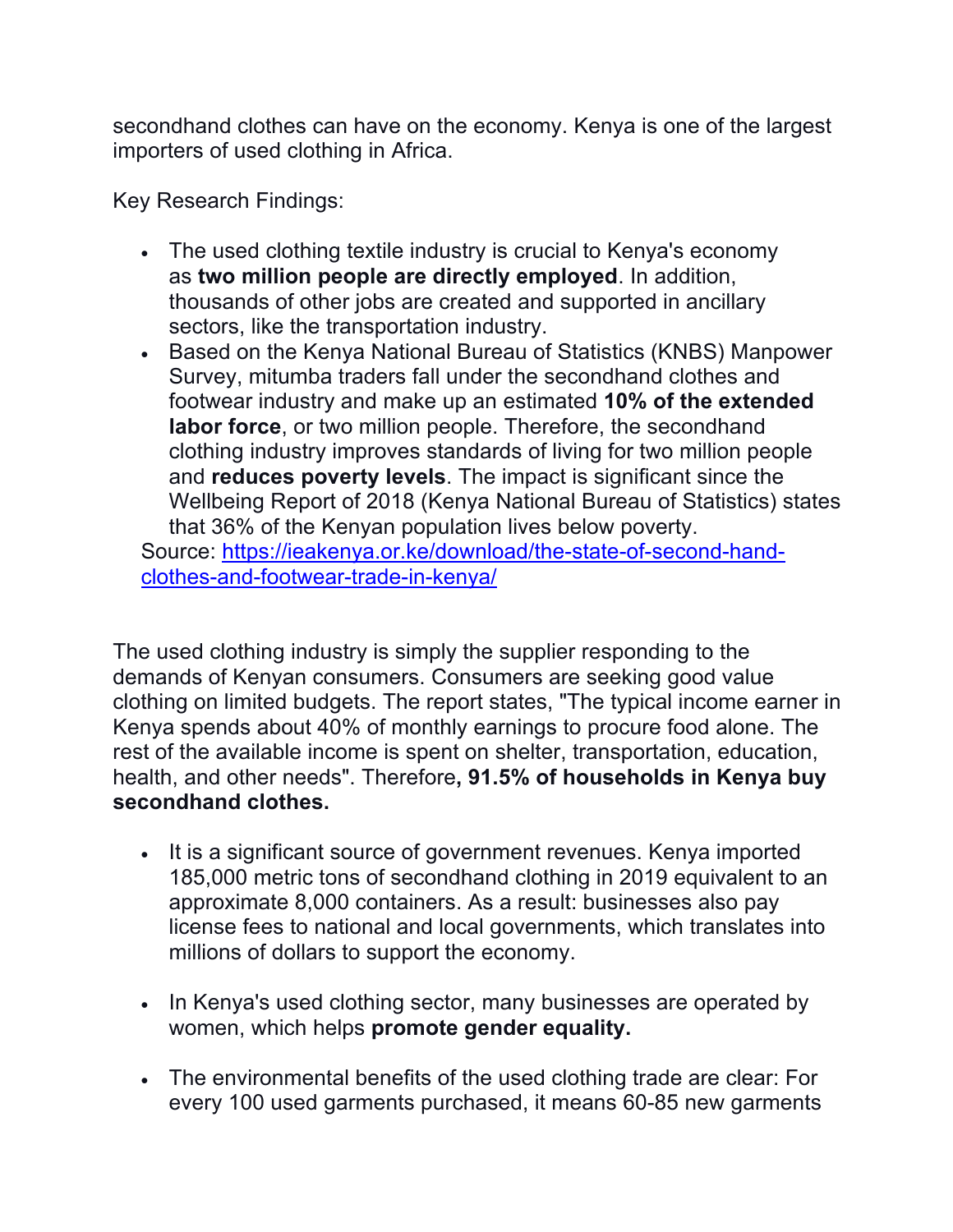are displaced. In turn, that means there is a **significant reduction in greenhouse gas emissions** and the use of toxins which would have been caused by the production of new textiles.

The extreme benefits of the used clothing industry which are impacting Kenya can have the same effect globally. The Chief Executive Officer at the United Kingdom's Textile Recycling Association, Alan Wheeler, explains it best: "The used clothing industry will continue to underpin the viability of circular business models for decades to come and supplying used clothing to markets & people wherever they are in the world will be fundamental to achieving the maximum environmental benefits as well as social and economic benefits."

### **MOVING FORWARD:**

As a collective group of used clothing and textile associations from various countries, we want to set the record straight and strongly encourage the world to consume used clothing and textiles. The used clothing industry has a far-reaching and positive social, economic, and environmental impact. Even the fashion industry is slowly joining the recycled trend's movement. Other countries should also follow the trends now being set in African countries where 're-use' is more the norm. We should be advancing towards the same dream: for a circular economy which is essential from a global perspective.

We issue one final challenge, please 'share' this factually correct information and let it circulate on the web. We hope it will correct any erroneous information about the worldwide benefits of second-hand clothing, from where it is collected to where it is reused.

#### Signed,

*The Secondary Materials and Recycled Textiles Association (SMART), The European Recycling Industries' Confederation (EuRIC) – Textiles Textile Recycling Association (TRA) Bureau of International Recycling (BIR) – Textile Division* 

**CONTACTS:** (available for interviews)

**United States:** Jackie King, Executive Director